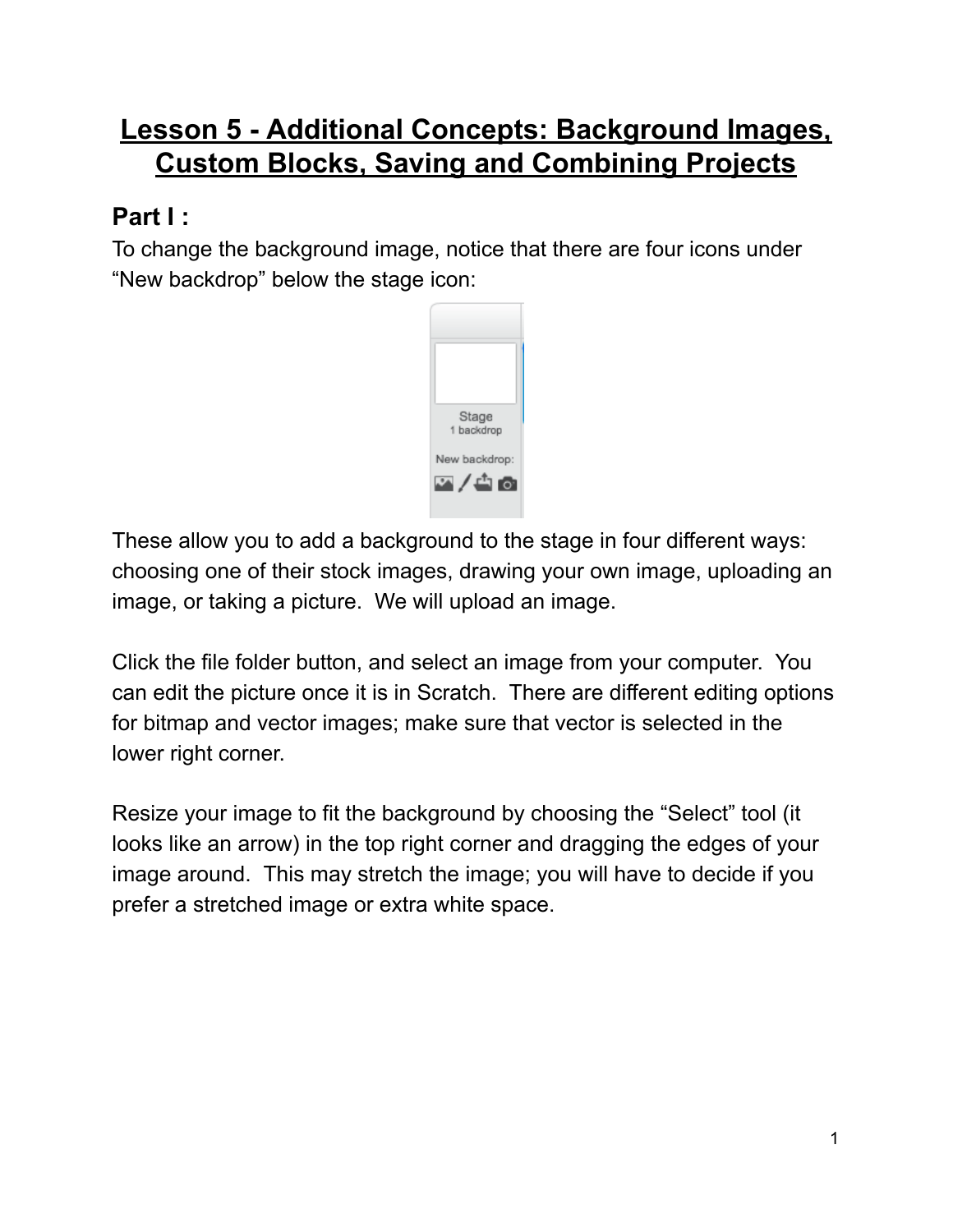### **Part II :**

What if you want to use the same code more than once in your program?

Creating a custom block can help! For instance, let's say we want to make more than one circle on the stage. As we saw previously, this code draws a circle:



To re-use this code more than once in a project, go to More Blocks and

click on **Make a Block** . This opens the custom block dialog. Click on the triangle next to Options, and it will look like this:

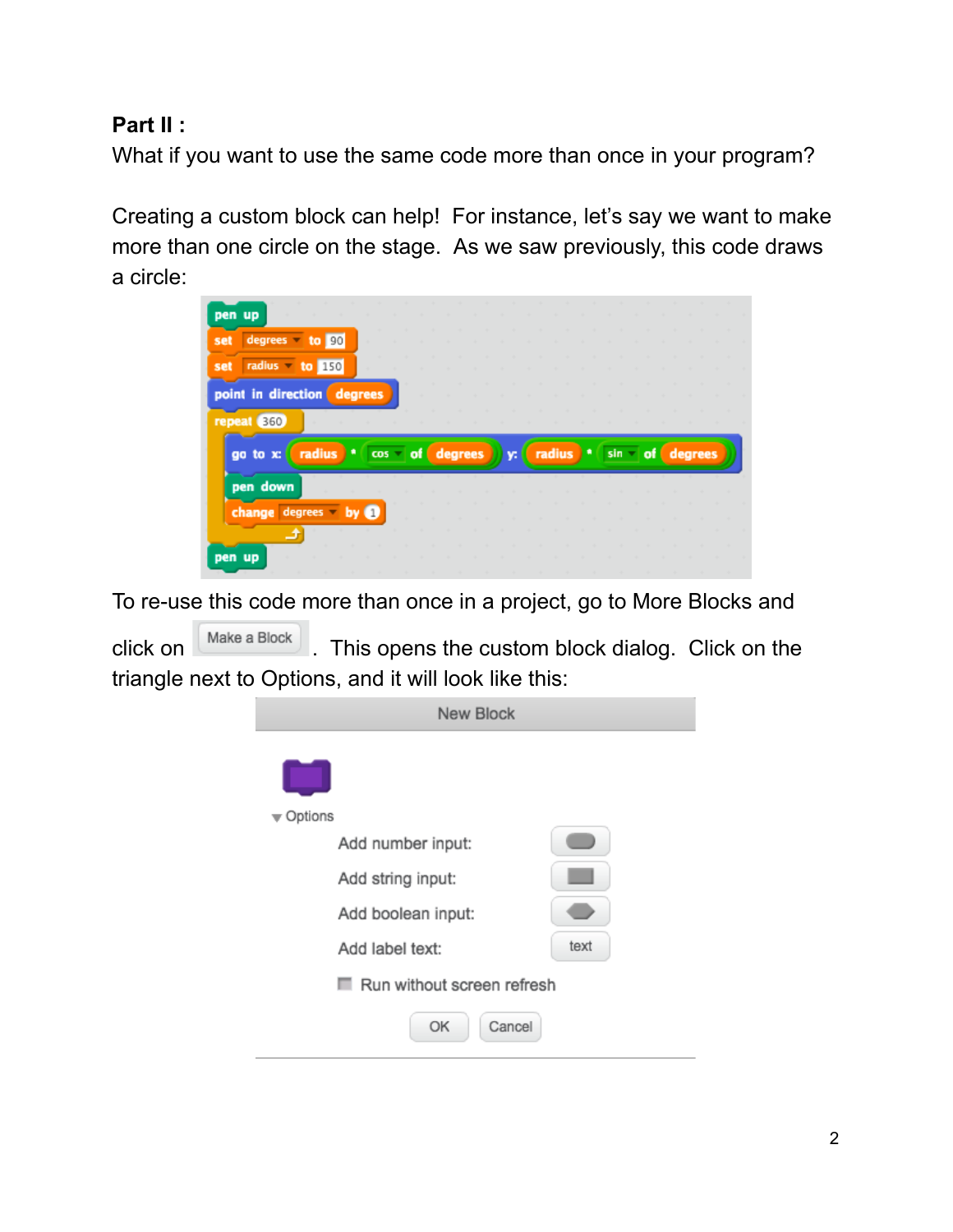First, name the custom block "circle" by typing in the square box inside the purple shape. Then, we need to add the parameters of a circle - the radius and the x and y coordinates of the center. Add a label for the radius, followed by a number input, then a label for the center and a number input each for the x and y coordinates. It will look like this:

| New Block                           |      |  |  |  |  |  |  |
|-------------------------------------|------|--|--|--|--|--|--|
| ◎                                   |      |  |  |  |  |  |  |
| circle radius: @ center @ @         |      |  |  |  |  |  |  |
| Options                             |      |  |  |  |  |  |  |
| Add number input:                   |      |  |  |  |  |  |  |
| Add string input:                   |      |  |  |  |  |  |  |
| Add boolean input:                  |      |  |  |  |  |  |  |
| Add label text:                     | text |  |  |  |  |  |  |
| $\nabla$ Run without screen refresh |      |  |  |  |  |  |  |
| OK<br>Cancel                        |      |  |  |  |  |  |  |

Selecting "Run without screen refresh" means the code will run entirely and then update the screen. Any drawing will take place "instantly." This will make your program run faster, but may not be as interesting to watch and is more processor-intensive. It is up to you to determine which way works better for your project.

Once you press "OK," a 'hat' block will appear:

| define circle radius: r center x |
|----------------------------------|
|                                  |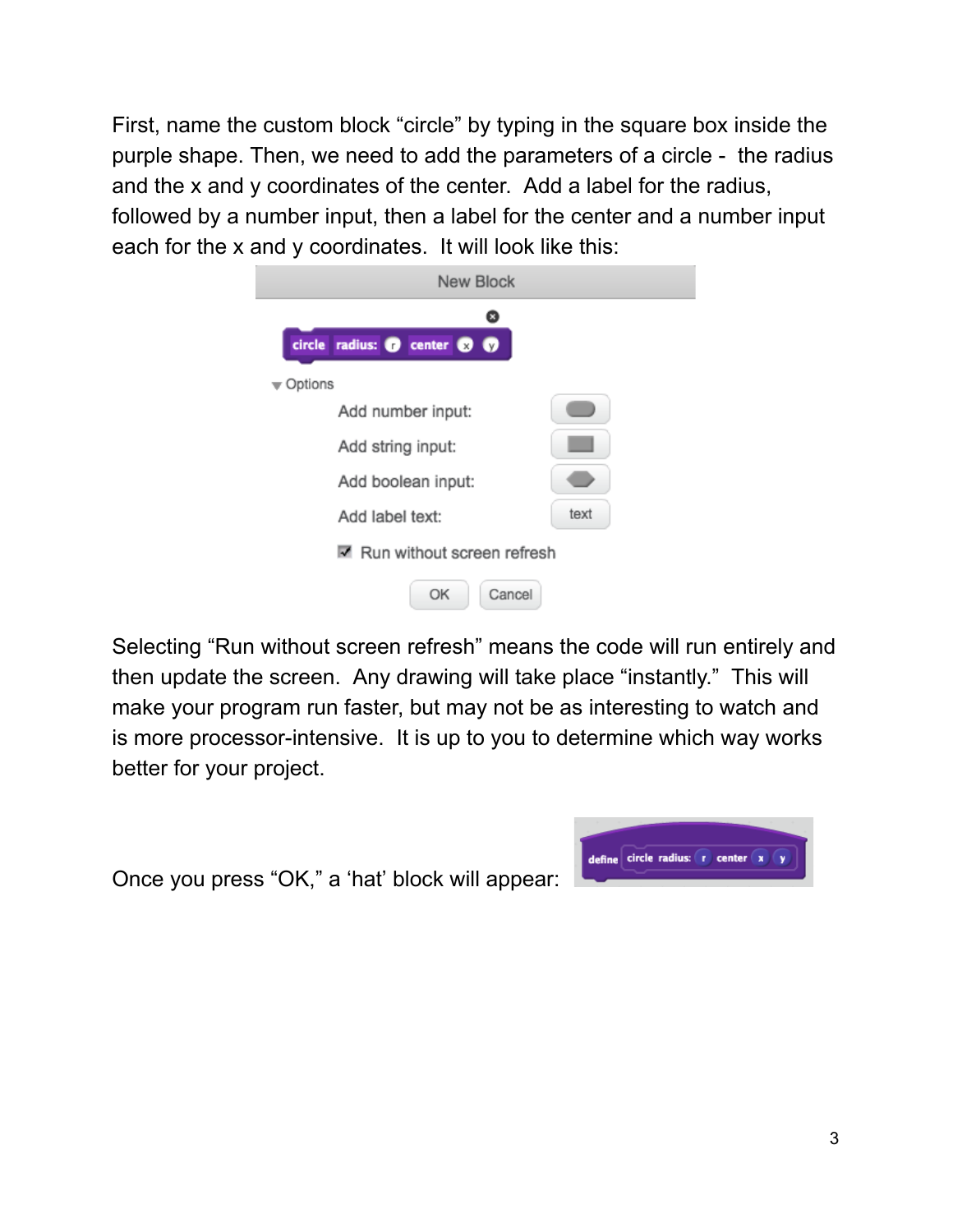Now add in the circle code:

| define circle radius r center x |                |  |          |               |    |  |  |                |  |
|---------------------------------|----------------|--|----------|---------------|----|--|--|----------------|--|
| pen up                          |                |  |          |               |    |  |  |                |  |
| go to x:<br>X                   |                |  |          |               |    |  |  |                |  |
| degrees and<br>to 90<br>set     |                |  |          |               |    |  |  |                |  |
| radius to<br>set                |                |  |          |               |    |  |  |                |  |
| point in direction degrees      |                |  |          |               |    |  |  |                |  |
| repeat 360                      |                |  |          |               |    |  |  |                |  |
| radius<br>٠<br>go to x:         | cos of degrees |  | <b>y</b> | <b>radius</b> | ٠. |  |  | sin of degrees |  |
| pen down                        |                |  |          |               |    |  |  |                |  |
| change degrees by @             |                |  |          |               |    |  |  |                |  |
|                                 |                |  |          |               |    |  |  |                |  |
| pen up                          |                |  |          |               |    |  |  |                |  |

You can now use this block of code by going to "more blocks" and using the

new "circle" block: circle radius:  $\bullet$  center  $\bullet \bullet$  . The radius and center all default to 1, but you can change them to draw any circle you like.

#### **Hint**

Choosing the pen color can be a hassle. This custom block allows you to choose RGB values instead of the usual way:

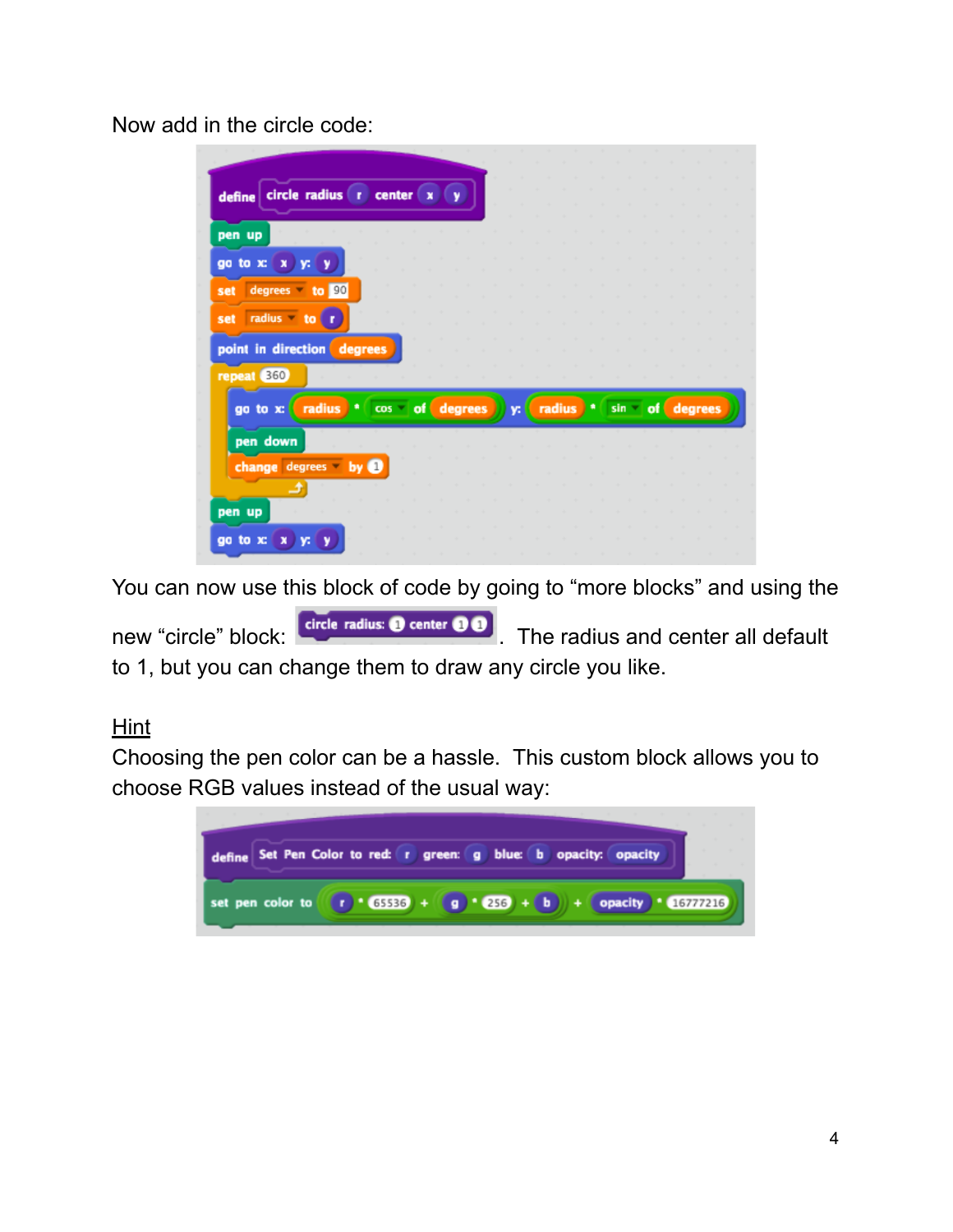## **Part III :**

Always remember to save your project! Scratch automatically saves it on occasion, but save it manually too. You can tell if your project is saved if it says "Saved" in the top right corner of the screen. If it says "Save Now," consider clicking it to save your work.

If you make big changes, you may do something that causes your code to fail in unexpected ways. Going back to the previous version can sometimes be advantageous. Before big changes it is helpful to save a copy of your work:



### Right Clicking

Right clicking on various things can open 'secret' menus that can be very helpful. Here are a few:

- When you right click on the stage, you can save a jpeg of it.
- When you right click script blocks, you can:
	- Duplicate that block
	- Add a comment (very helpful for remembering what it is supposed to do)
	- View help about the block
- If you have more than one variable defined, right clicking on one lets you change it to any of your variables.
- When you right click on math functions, you can switch between them.
- When you right click the definition of a custom block (its "hat" block), you can re-open its custom block dialog window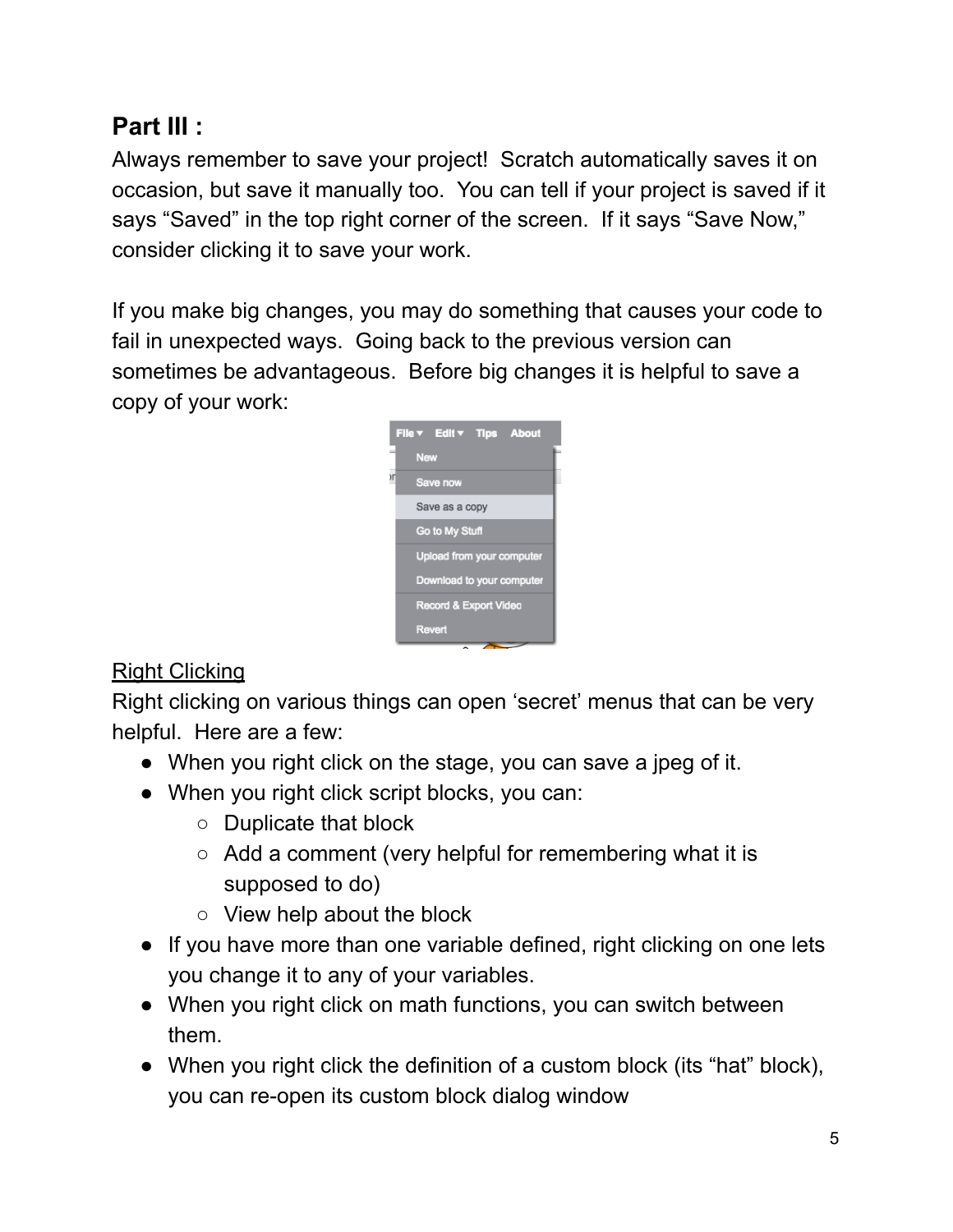### Combining your Projects

When combining projects it may make sense to create a new sprite and have one sprite draw each project. This makes the code look tidier, and the computer will not bog down if you have a lot of things for just the one sprite to draw.

#### The Backpack

If you need to move pieces of code from one project to another, drag them into the backpack below the scripts area. You can then drag them up from there into your other projects. Beware when doing this: you must drag any custom blocks included in the script BEFORE dragging the script, as the program does not do this for you. Any custom variables ARE created for you, but also be aware of conflicting variable names.

#### **Further Exploration**

Can you make a sprite that draws a circle, and then creates another one to do the same? Explore using clones…

https://en.scratch-wiki.info/wiki/Cloning